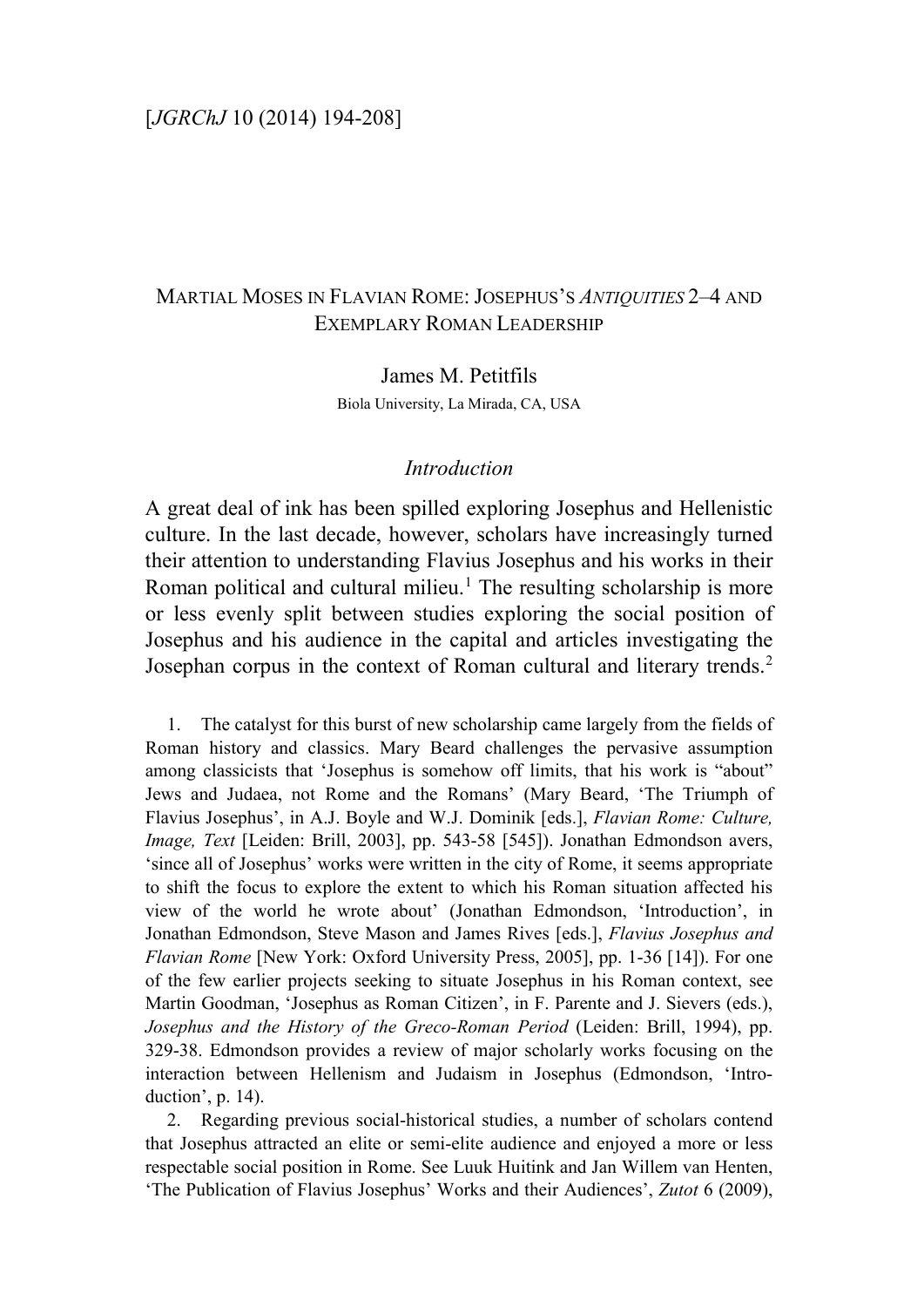Contributing to the latter line of inquiry, my article will focus on Josephus's narrative presentation of Moses in *Antiquities* 2–4 in light of a popular pedagogical discourse in Flavian Rome—the Roman discourse of exemplarity.[3](#page-1-0) Beginning with an overview of this Roman

pp. 49-60; John Curran, 'Flavius Josephus in Rome', in Jack Pastor, Pnina Stern and Menahem Mor (eds.), *Flavius Josephus: Interpretation and History* (Leiden: Brill, 2011), pp. 65-86; Goodman, 'Josephus'; cf. Glen W. Bowersock, 'Foreign Elites at Rome', in Edmondson, Mason and Rives (eds.), *Flavius Josephus*, pp. 53- 62; John M.G. Barclay, 'Judean Historiography in Rome: Josephus and History in *Contra Apionem* Book 1', in Joseph Sievers and Gaia Lembi (eds.), *Josephus and Jewish History in Flavian Rome and Beyond* (Leiden: Brill, 2005), pp. 29-43; Steve Mason, 'Figured Speech and Irony in T. Flavius Josephus', in Edmondson, Mason and Rives (eds.), *Flavius Josephus*, pp. 244-88. On the other hand, Jonathan J. Price, 'The Provincial Historian in Rome', in Sievers and Lembi (eds.), *Josephus and Jewish History*, pp. 101-18, and Hannah M. Cotton and Werner Eck, 'Josephus' Roman Audience: Josephus and the Roman Elites', in Edmondson, Mason and Rives (eds.), *Flavius Josephus*, pp. 53-62, view Josephus as excluded from elite political and literary circles and thus, along with his audience, largely socially inconsequential in the capital. For more discussion of these socio-historical questions, see Curran, 'Flavius Josephus', pp. 66-76; cf. Edmondson, 'Introduction', pp. 31-32. A handful of projects examine the Josephan corpus in its Roman cultural and literary context. Mason observes several characteristically Roman concepts, images and values assumed in *Antiquities*, including emphasis on 'constitution' (πολιτεία) rather than on covenant (Steve Mason, 'Flavius Josephus in Flavian Rome: Reading on and between the Lines', in Boyle and Dominik [eds.], *Flavian Rome*, pp. 559-90 [568]), Josephus's scorn for Greek ways, and the presence of literary similarities to famous Roman accounts (Mason, 'Flavius Josephus', p. 589). In a second article, Mason demonstrates Josephus's participation in many of the language games current in the elite circles of Flavian Rome. In particular, he identifies Josephus's use of figured speech and irony (including ironic praise for Domitian's martial prowess or Titus's clemency, subtle equations of the Jewish and Roman civil wars, and a veiled comparison of Romulus and Moses [Mason, 'Figured Speech', pp. 252-73]). Along these lines, Erich Gruen reads Josephus alongside Polybius, an earlier conquered foreigner writing in Rome under Roman patronage. He observes, for example, that both authors include subtle and not-so-subtle criticisms of Rome's brutality. Gruen also notes both authors' implicitly subversive placement of Rome on the broader chronology of rising and falling empires. See Erich S. Gruen, 'Polybius and Josephus on Rome', in Pastor, Stern and Mor (eds.), *Flavius Josephus*, pp. 149-62.

<span id="page-1-0"></span>3. For the only work looking at Josephus's (or any author's) presentation of biblical heroes in relation to the Roman discourse of exemplarity, see Annette Yoshiko Reed, 'The Construction and Subversion of Patriarchal Perfection: Abraham and Exemplarity in Philo, Josephus, and the *Testament of Abraham*', *JSJ*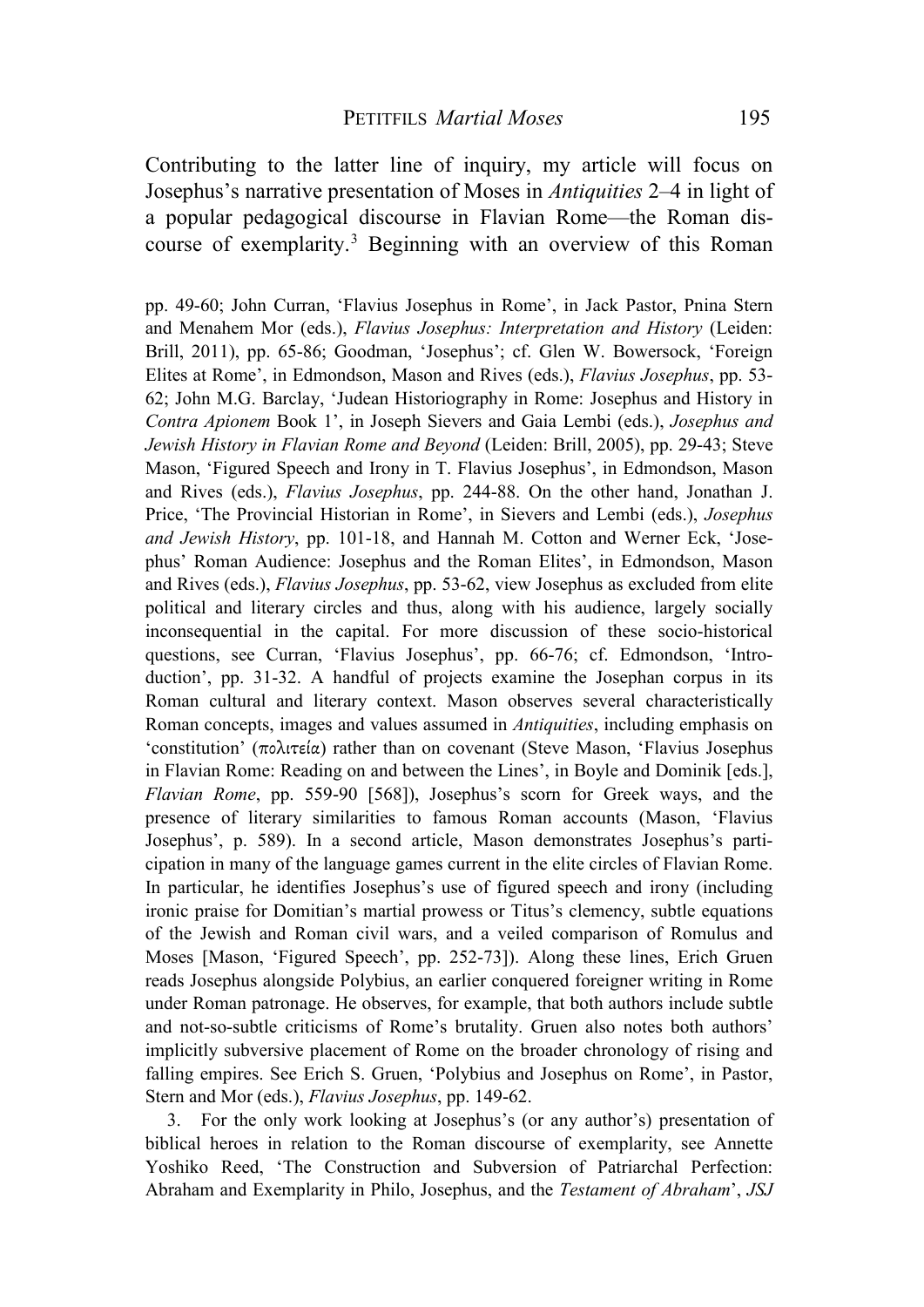moral conversation and a brief digression on the premier leadership characteristic celebrated in discourse on exemplary leadership in Flavian Rome (martial prowess), this article will argue that Josephus's presentation of Moses aligns well with both the narratological form and characteristic moral content of Roman exemplarity. In the end, my article will further situate Josephus in his Roman discursive environment and will offer a contextually specific explanation for his narrative presentation of a particularly martial Moses.[4](#page-2-0) Beyond Josephan studies, furthermore, this case study will contribute to our understanding of the robust participation of provincials in the literary and political discourse of Flavian Rome.

## *The Roman Discourse of Exemplarity*

For most of the twentieth century, studies dealing with 'example' (παράδειγμα or *exemplum*) in Greek and Roman antiquity focused pri-marily on its use in formal rhetoric.<sup>[5](#page-2-1)</sup> More recently, however, Matthew

40 (2009), pp. 185-212. There, Reed investigates Josephus as a Jewish author appropriating an originally Hellenistic discourse, and she compares this with the adoption and adaptation of the same Hellenistic discourse by Roman authors. My article, instead, will argue that Josephus encounters and appropriates exemplary discourse as manifested in its conspicuously Roman form. To be sure, Christina Kraus explores Roman exemplarity in a volume on Josephus, but she never actually discusses Josephus's work. See Christina S. Kraus, 'From *Exempla* to *Exemplar*? Writing History around the Emperor in Imperial Rome', in Edmondson, Mason and Rives (eds.), *Flavius Josephus*, pp. 181-200. Finally, Mason aptly notices, though only in passing, the 'distinctive traits of Roman historiography' in *Antiquities*, describing the work as a 'character-driven history, a story of exempla that invites the author's and audience's moral-rhetorical evaluation of each individual as a guide for present conduct' (Mason, 'Flavius Josephus', p. 69).

<span id="page-2-0"></span>4. Tuval argues that not only was Rome the cultural and literary environment for Josephus's re-telling of the biblical narratives, but it was the location where 'he mainly appears to have learnt the Bible and its exegesis' (Michael Tuval, 'A Jewish Priest in Rome', in Pastor, Stern and Mor [eds.], *Flavius Josephus*, pp. 397-411 [408]).

<span id="page-2-1"></span>5. For works treating rhetorical παραδείγματα/*exempla* in detail, see Kristoffel Demoen, *Pagan and Biblical Exempla in Gregory Nazianzen: A Study of Rhetoric and Hermeneutics* (Turnhout: Brepols, 1996); Elizabeth Bisbee Goldfarb, 'Transformation through Imitation: Biblical Figures as Moral Exempla in the Post-Classical World' (unpublished PhD diss., University of California Los Angeles, 2005); A. Lumpe, 'Exemplum', *RAC*, XLVIII, pp. 1229-57; Bennett J. Price,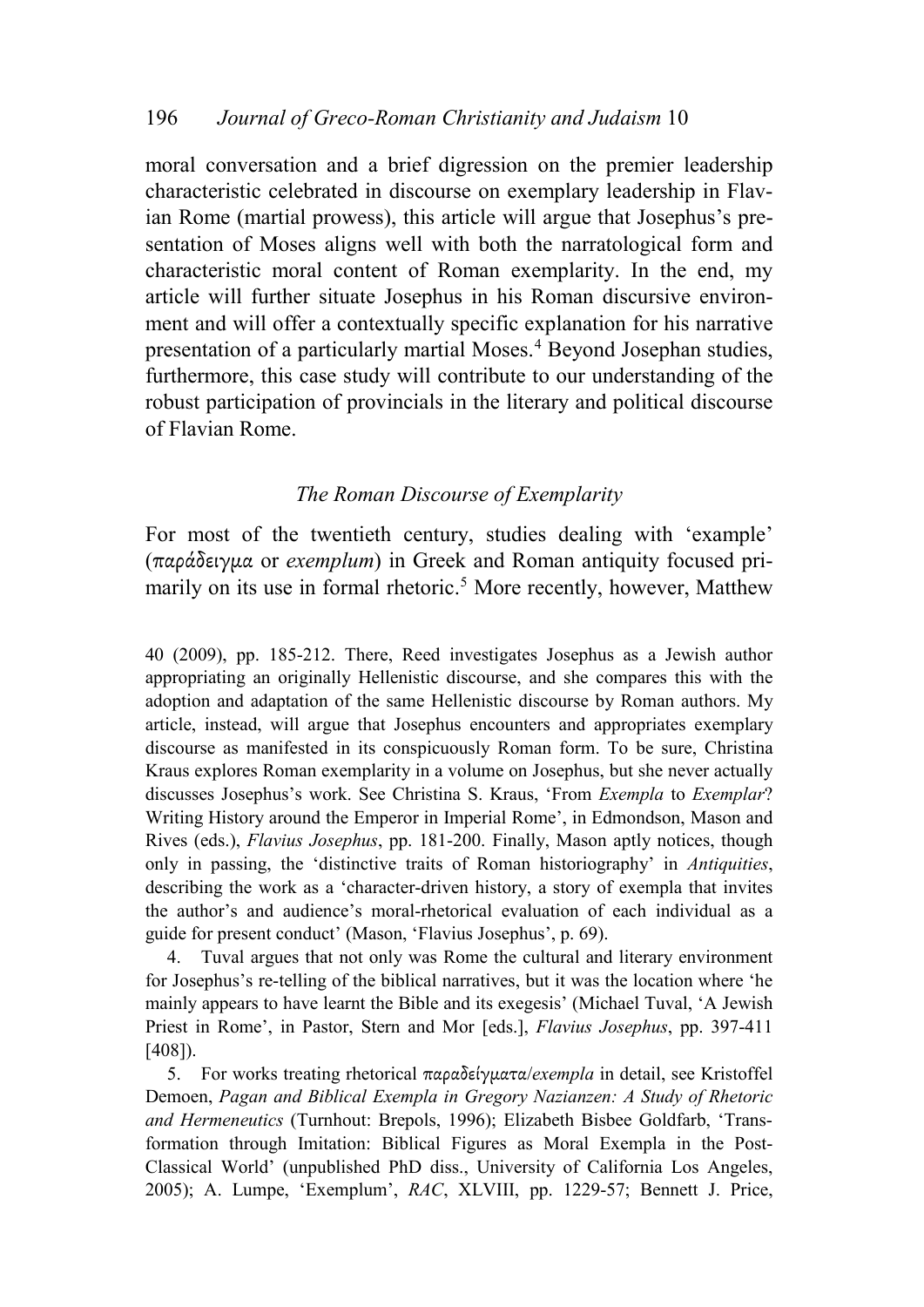Roller has directed scholarly attention to the broader social and cultural context of the Roman deployment of *exempla*. In a seminal article exploring the Roman habit of mining the past for behavioral models, Roller has outlined the main features of what he calls '"exemplary" discourse in Roman culture'. [6](#page-3-0) The cultural phenomena that collectively constitute this discourse, and are omnipresent in our extant Roman textual and material evidence, include four components: (1) actions, (2) audiences,  $(3)$  commemoration and  $(4)$  imitation.<sup>[7](#page-3-1)</sup>

The *action* of a narrative or visual depiction is 'held to be consequential for the Roman community at large' and is 'regarded as embodying (or conspicuously failing to embody) crucial social values'.[8](#page-3-2)

'*Paradeigma* and *Exemplum* in Ancient Rhetorical Theory' (unpublished PhD diss., University of Calilfornia Berkeley, 1975); Hildegard Kornhardt, *Exemplum: Eine bedeutungsgeschichtliche Studie* (Göttingen: Georg-August-Universität, 1936); Arthur W. Robinson, 'Cicero's Use of People as "Exempla" in his Speeches' (unpublished PhD diss., Indiana University, 1986); Mark van der Poel, 'The Use of *exempla* in Roman Declamation', *Rhetorica* 27 (2009), pp. 332-53; Michael R. Cosby, *The Rhetorical Composition and Function of Hebrews 11* (Macon, GA: Mercer University Press, 1988); Hélène Pétré, *L'exemplum chez Tertullien* (Dijon: Imprimèrie Darantiere, 1940); Vernon K. Robbins (ed.), *The Rhetoric of Pronouncement* (Semeia, 64; Atlanta: Scholars Press, 1993).

<span id="page-3-0"></span>6. Matthew Roller, 'Exemplarity in Roman Culture: The Cases of Horatius Cocles and Cloelia', *Classical Philology* 99 (2004), pp. 1-56 (4). Roller's initial piece has been followed up with two articles; see Roller, 'The Exemplary Past in Roman Historiography and Culture: The Case of Gaius Duilius', in A. Feldherr (ed.), *The Cambridge Companion to Roman Historiography and Culture* (Cambridge: Cambridge University Press, 2009), pp. 214-30; and Roller, 'The Consul(ar) as *Exemplum*: Fabius Cunctator's Paradoxical Glory', in H. Beck and F. Pina Polo (eds.), *Consuls and 'Res publica*'*: Holding High Office in the Roman Republic* (Cambridge: Cambridge University Press, 2011), pp. 182-210. Roller claims to stand on the pioneering shoulders of Karl-Joachim Hölkeskamp, who initiated an approach to the study of Roman exemplary discourse that brought 'discrete cultural phenomena, such as the "theatricality" of Roman society or the "messages" of images, into focus as part of a larger whole' (Roller, 'Exemplarity', p. 9). See Karl-Joachim Hölkeskamp, '*Exempla* und *mos maiorum*: Überlegungen zum kollektiven Gedächtnis der Nobilität', in Hans Joachim Gehrde and Astrid Möller (eds.), *Vergangenheit und Lebenswelt: Soziale Kommunikation, Traditionsbildung und historisches Bewusstsein* (Tübingen: Gunter Narr Verlag, 1996), pp. 301-38.

7. See Roller, 'Exemplarity', pp. 4-5.

<span id="page-3-2"></span><span id="page-3-1"></span>8. In a later elaboration of this model, Roller clarifies that such action is generally 'before members or representatives of the Roman community, which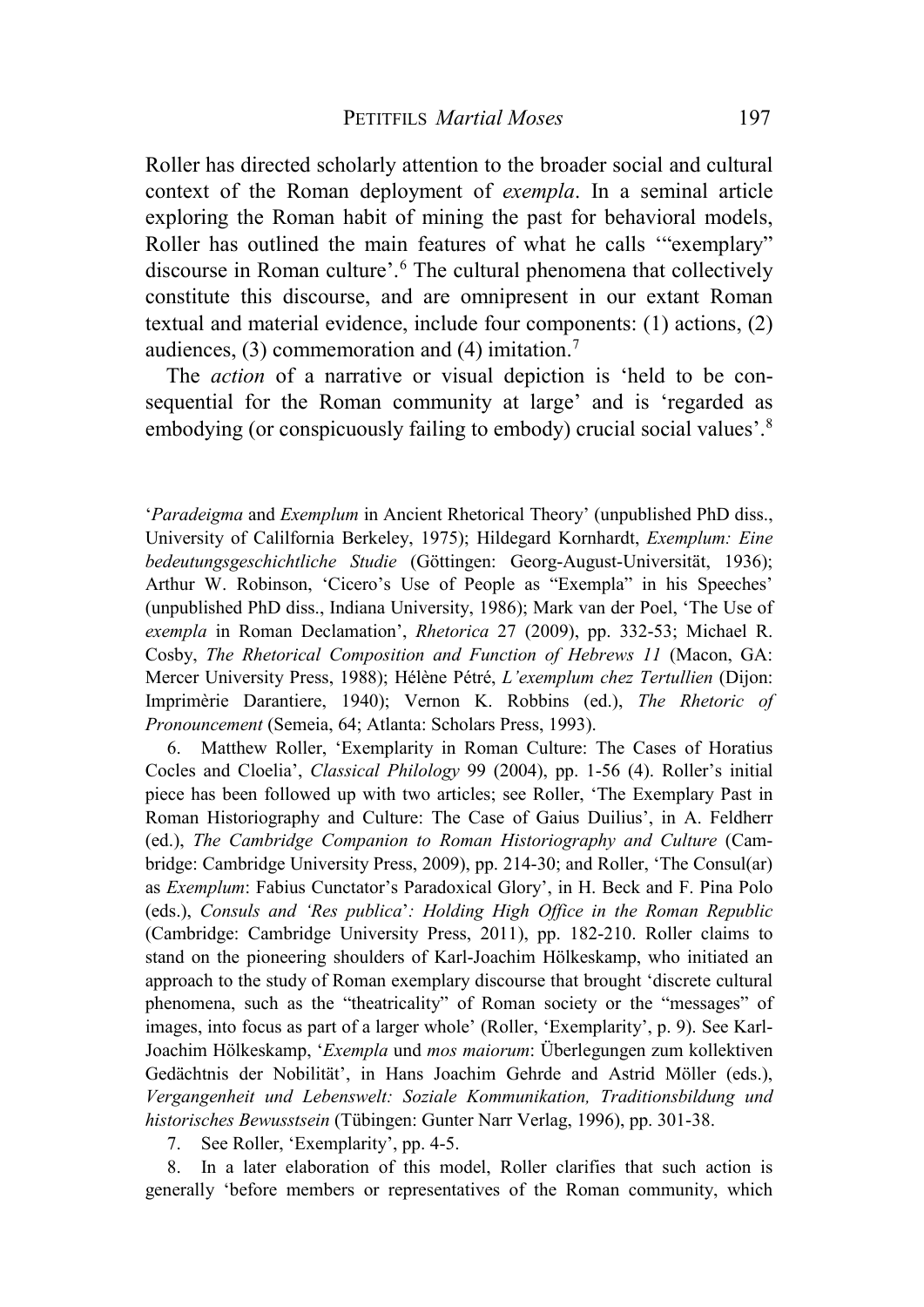The members of the primary *audience* observing the action in the narrative 'place it in a suitable ethical category…and judge it "good" or "bad" in that category'.[9](#page-4-0) Matthew Leigh avers: 'An exemplary deed needs an audience or it cannot become an *exemplum*'.[10](#page-4-1) While such emphasis on audience evaluation can be traced from the late Republic, the Roman preoccupation only intensified with the Flavian multiplication of monumental architecture, especially the massive Flavian Amphitheatre—a structure that Andrew Zissos rightly calls a 'cultural institution' that 'fully captured the popular imagination'.<sup>[11](#page-4-2)</sup>

The *commemoration* of the deed, its communal effects and its primary spectator evaluation can appear in the form of anything from a narrative, a statue, or a nickname to even an exposed scar. Such commemoration is designed to encourage secondary audiences to 'form their own judgments in full knowledge of what the primary audience thought'.[12](#page-4-3) Sites like Augustus's Forum or Vespasian's Temple of Peace, among others, would serve as conspicuous venues popularly commemorating the imperial family's exemplary accomplishments.<sup>[13](#page-4-4)</sup>

consists of those who share a particular set of practices, orientations, and values (i.e. the *mos maiorum*)' (Roller, 'Exemplary Past', p. 216).

<span id="page-4-0"></span>9. Examining Roman narratological trends, Kraus likewise highlights the frequent 'construction of an internal audience to focus our attention on the figure who is *spectatus*' (Kraus, 'From *Exempla*', p. 189).

<span id="page-4-1"></span>10. Matthew Leigh, *Lucian: Spectacle and Engagement* (New York: Oxford University Press, 1997), p. 184.

<span id="page-4-2"></span>11. Andrew Zissos, 'Spectacle and Elite in the *Argonautica* of Valerius Flaccus', in Boyle and Dominik (eds.), *Flavian Rome*, pp. 659-84 (660-61). Kraus highlights the pedagogical function of *exempla* and spectacle entertainment in the Flavian era: 'The process of evaluation and imitation happens through thoughtful viewing, that is, spectacle used creatively, as entertainment and education at once' (Kraus, 'From *Exempla*', p. 188). Turning to epic literature in this era, Zissos identifies the 'narrative…proliferation of internal audiences' as one of the primary developments. See Zissos, 'Spectacle', p. 663.

12. Roller, 'Exemplarity', p. 5.

<span id="page-4-4"></span><span id="page-4-3"></span>13. Kraus recounts Augustus's exploitation of *exempla* as well as his energetic commemorative legacy: 'Not only did he habitually collect and copy out *praecepta et exempla* for his friends and associates (Suetonius, *Aug.* 89.2), but he lined his forum with statues "with their triumphal ornaments", in Suetonius' words, "of the leaders [*duces*] who had found the empire of the Roman people small and left it great…also proclaiming too in an edict that he had done this so that he himself, while he lived, and the rulers [*principes*] of later ages would be required by the Roman people to take the lives of these men as their model"' (*Aug.* 31.5; Catharine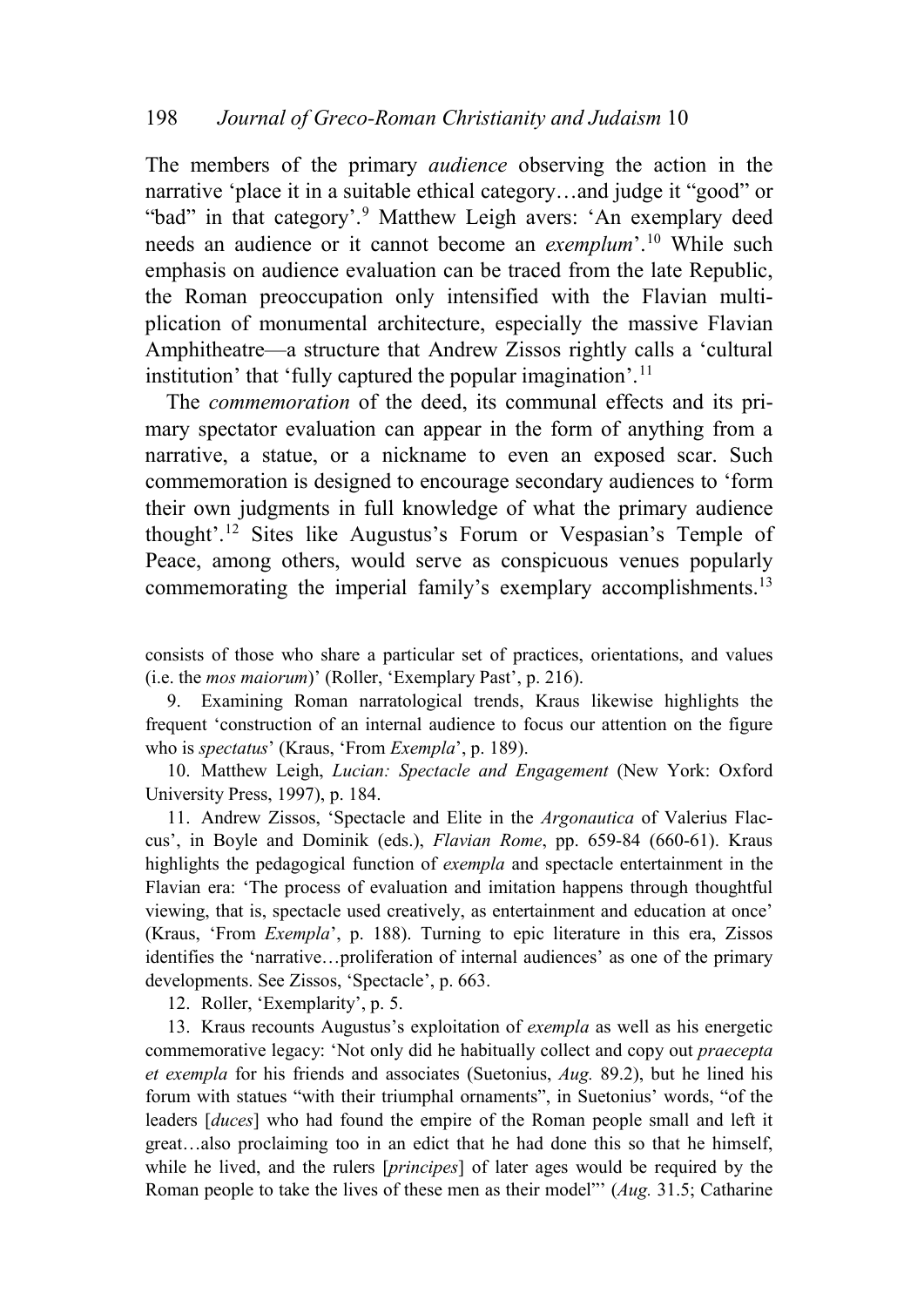Finally, Roller distinguishes the implicit (and sometimes explicit) mandate for *imitation*. He summarizes this mimetic aspect as follows: 'any spectator…whether primary or secondary, is enjoined to strive to replicate or to surpass the deed himself, to win similar renown and related social capital'.[14](#page-5-0)

Understanding this discourse, according to Roller, 'exposes what Romans from the late Republic onward took to be the normal or normative way in which social values were established and instilled, deeds were done and evaluated accordingly, and social reproduction occurred'.[15](#page-5-1) Thus, when Roman writers, orators, leaders or parents wished to articulate or inculcate their conceptions of virtuous 'Roman' leadership, they consistently deployed *exempla* as rhetorical vehicles of the *mos maiorum*. [16](#page-5-2) But what were the hegemonic Roman *mores* with respect to leadership and authority in Josephus's Rome?

## *Martial Prowess and Flavian Rome*

Among the many leadership values praised in Roman antiquity, the virtues that are most consistently celebrated in both popular and elite Roman leadership discourse are bravery and martial prowess. Roller notes that from the middle Republic, 'warfare was the most valorized single arena of civic performance and aristocratic competition'.<sup>[17](#page-5-3)</sup> Plutarch postulates, for example, that leadership candidates would campaign in togas without tunics underneath so as to expose their noble

Edwards [trans.], *Suetonius: Lives of the Caesars* [New York: Oxford University Press, 2000]). 'The emperor himself formed the apex of this long series of exemplary leaders' (Kraus, 'From *Exempla*', p. 195). Beard describes Josephus's perspective of Vespasian's Temple of Peace: 'Packed with spoils, this temple complex became, as Josephus puts it, a microcosm of the whole world; men, he says, had previously wandered the length and breadth of the planet to see the treasures gathered and stored up here. Vast in scale (more than rivaling the adjacent Forum of Augustus in size), teeming with luxury, the product of a "superhuman conception", this was the permanent memorial to the Flavian triumph, and to the new dynasty itself (*BJ* 7.158-62)' (Beard, 'Triumph', p. 555).

14. Roller, 'Exemplary Past', p. 217.

15. Roller, 'Exemplarity', p. 6.

<span id="page-5-3"></span><span id="page-5-2"></span><span id="page-5-1"></span><span id="page-5-0"></span>16. On the prominence of moral *exempla* in Roman stoicism in the Flavian era, see Marcus Wilson, 'After the Silence: Tacitus, Suetonius, Juvenal', in Boyle and Dominik (eds.), *Flavian Rome*, pp. 523-42.

17. Roller, 'Consul(ar) as Exemplum', p. 183.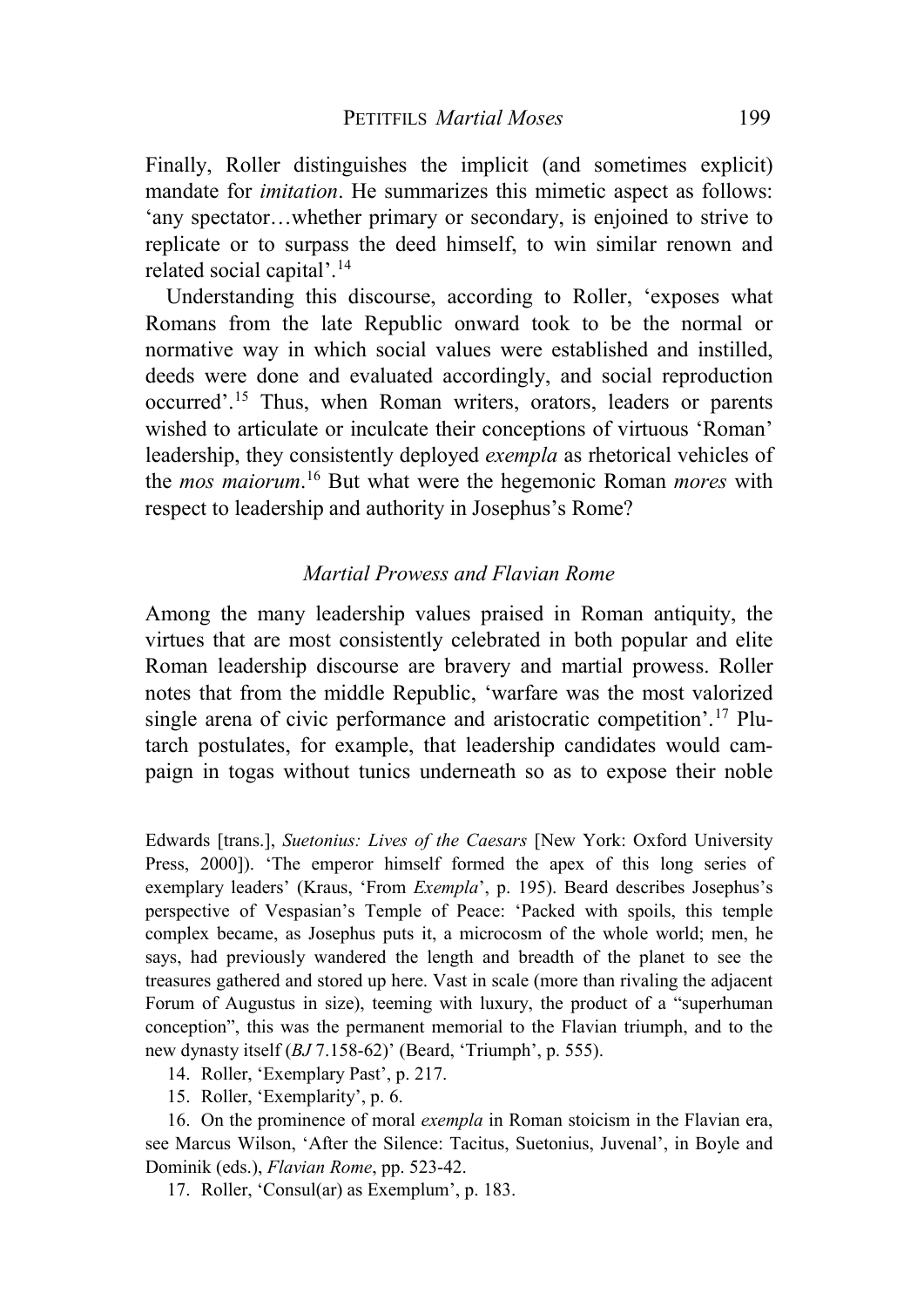scars to possible voters.<sup>[18](#page-6-0)</sup> Pseudo-Plutarch's prescription for the ideal elite education, to take another example, gives preference to martial instruction. The author enthusiastically maintains, 'I am anxious to say that which is of greater importance than all the rest: it is for the contests of war that boys must be practiced' (*Lib. ed.* 8D). Similarly, though not known for his own martial prowess, Cicero perceptively advises his son, 'Well, then, the first thing to recommend to a young man in his quest for glory is that he try to win it, if he can, in a military career. Among our forefathers many distinguished themselves as soldiers' (*Off.*  2.45).

With respect to literary *exempla,* focusing on Valerius Maximus's collection, *Facta et dicta memorabilia*, Teresa Morgan provides a graph of the distribution of the main topics in the exemplary stories, noting their frequency of occurrence. [19](#page-6-1) While several of the major categories correspond to the classical virtues shared by Greeks and Romans, Morgan concludes, 'No single conventional virtue in Valerius' collection is provided with as many exempla as courage, *fortitude*'.[20](#page-6-2) One need only glance at the most celebrated Roman heroes—whether Horatius Cocles, Muncius Scaevola, the Scipiones or the Decii—to confirm Morgan's conclusion that 'courage-nearly-all-the-time was the dominant moral value in the early Empire'. [21](#page-6-3)

If courage demonstrated in battle was a dominant leadership virtue in the late Republic and in the early Empire, it became a political necessity by the time of Vespasian and his sons. In the absence of a Julio-Claudian bloodline, the Flavians focused most of their political messaging on their military conquests. Such efficacious courage was, for example, commemorated before vast and socially diverse audiences in the form of *provincia capta* coins,<sup>[22](#page-6-4)</sup> extravagant gladiatorial

<span id="page-6-0"></span>18. Plutarch, *Mor*. 276C-D. See Roller, 'Exemplarity', pp. 13-14. For more on noble and ignoble scarring in ancient Mediterranean mindsets, see Jennifer Glancy, 'Boasting of Beatings: 2 Corinthians 11:23-25', *JBL* 123 (2004), pp. 99-135.

<span id="page-6-1"></span>19. See Teresa Morgan, *Popular Morality in the Early Roman Empire* (Cambridge: Cambridge University Press, 2007), p. 159.

<span id="page-6-2"></span>20. Morgan, *Popular Morality*, p. 137. For a list of the classical virtues according to Plato, see *Phaed*. 69C.

21. Morgan, *Popular Morality*, p. 17.

<span id="page-6-4"></span><span id="page-6-3"></span>22. Jane Cody observes that Julio-Claudian emperors numismatically validated their 'power primarily through family connections, especially through their claims as descendants of Augustus. In contrast, the *capta* type reappears in the very first year of Vespasian's rule (69–70 CE), and recurs in numerous variations throughout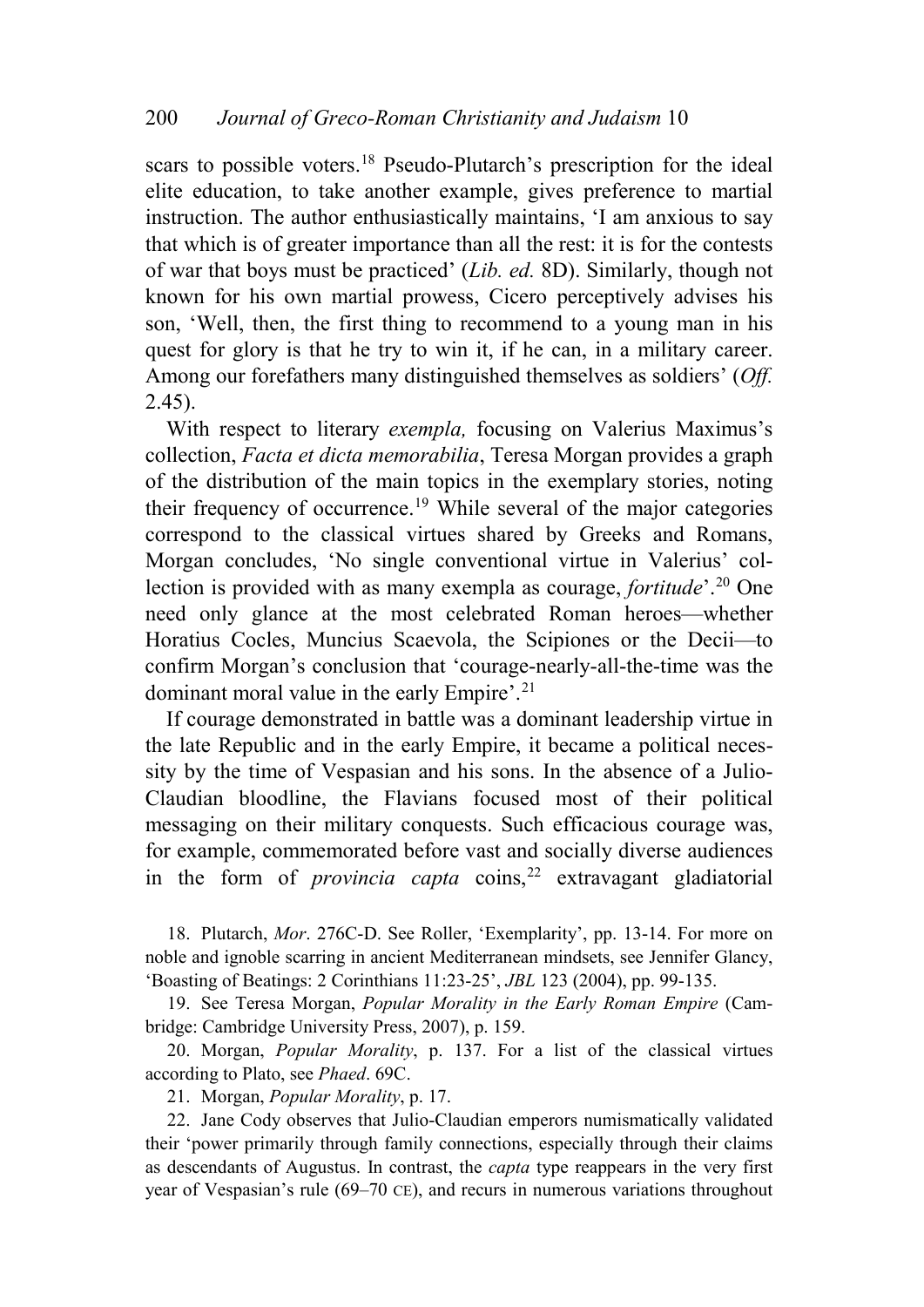$exhibitions<sup>23</sup>$  $exhibitions<sup>23</sup>$  $exhibitions<sup>23</sup>$  and conspicuous, monumental architecture—including the Temple of Peace, the Flavian Amphitheatre and the Arch of Titus. Describing Domitian's propensity to ignore virtue in others and to monopolize glory, Tacitus notes the emperor's inability to deny the martial prowess of Agricola:

It was, he thought, a very alarming thing for him that the name of a subject should be raised above that of the Emperor; it was to no purpose that he had driven into obscurity the pursuit of forensic eloquence and the graceful accomplishments of civic life, if another were to forestall the distinctions of war. To other glories he could more easily shut his eyes, but the greatness of a good general was a truly imperial quality.<sup>[24](#page-7-1)</sup>

As James Packer underscores, in Flavian Rome, 'contemporary political power…required both military success and its conspicuous visual commemoration'.[25](#page-7-2)

Having reviewed the prominence and characteristic moral content of exemplary discourse in Flavian Rome, I will now turn to the depiction of a hero consistently emerging in the Josephan corpus as a (if not *the*) favorite ancestral *exemplum* of virtuous leadership, namely, Moses.<sup>[26](#page-7-3)</sup> I

his reign and the reigns of his two sons' (Jane M. Cody, 'Conquerors and Conquered on Flavian Coins', in Boyle and Dominik [eds.], *Flavian Rome*, pp. 103- 24 [107]). Such Flavian coins, she explains, broadcast 'the ideal of the Roman leader as a conqueror, ennobled by his victory over the barbarian foe' (Cody, 'Conquerors', p. 123).

<span id="page-7-0"></span>23. Zissos notes that the arena in the late first century CE 'became an increasingly important source for glory. It provided an otherwise rare opportunity to demonstrate the cardinal Roman aristocratic quality of *virtus* in a public setting' (Zissos, 'Spectacle', p. 680). For ancient descriptions of the one hundred days of spectacle put on by Titus in 80 CE, see Dio Cassius, *Hist. rom.* 66.25; Suetonius, *Tit*. 7.3; and Martial, *Lib. spec*. Edmondson grapples with the possibility that Martial's account may not have dealt specifically with the games of 80 CE, but concludes that they are still 'best interpreted as poetic responses to the 100 days of spectacle that marked the opening of the Flavian amphitheatre' (Jonathan Edmondson, '"Celebrating the Inauguration of the Flavian Amphitheatre in A.D. 80?" or "An Untitled Collection of Uncertain Length Celebrating a Series of Unspecified Occasions in Honour of an Unnamed Caesar?"', *Journal of Roman Archaeology* 21 (2008), pp. 465-70.

24. Tacitus, *Agr*. 39.

<span id="page-7-2"></span><span id="page-7-1"></span>25. James E. Packer, '*Plurima et amplissima opera*: Parsing Flavian Rome', in Boyle and Dominik (eds.), *Flavian Rome*, pp. 167-98 (170).

<span id="page-7-3"></span>26. Modern scholars have long noted the role of Moses as an *exemplum* of leadership in Josephus's *Antiquities.* In her introduction to Josephus's life and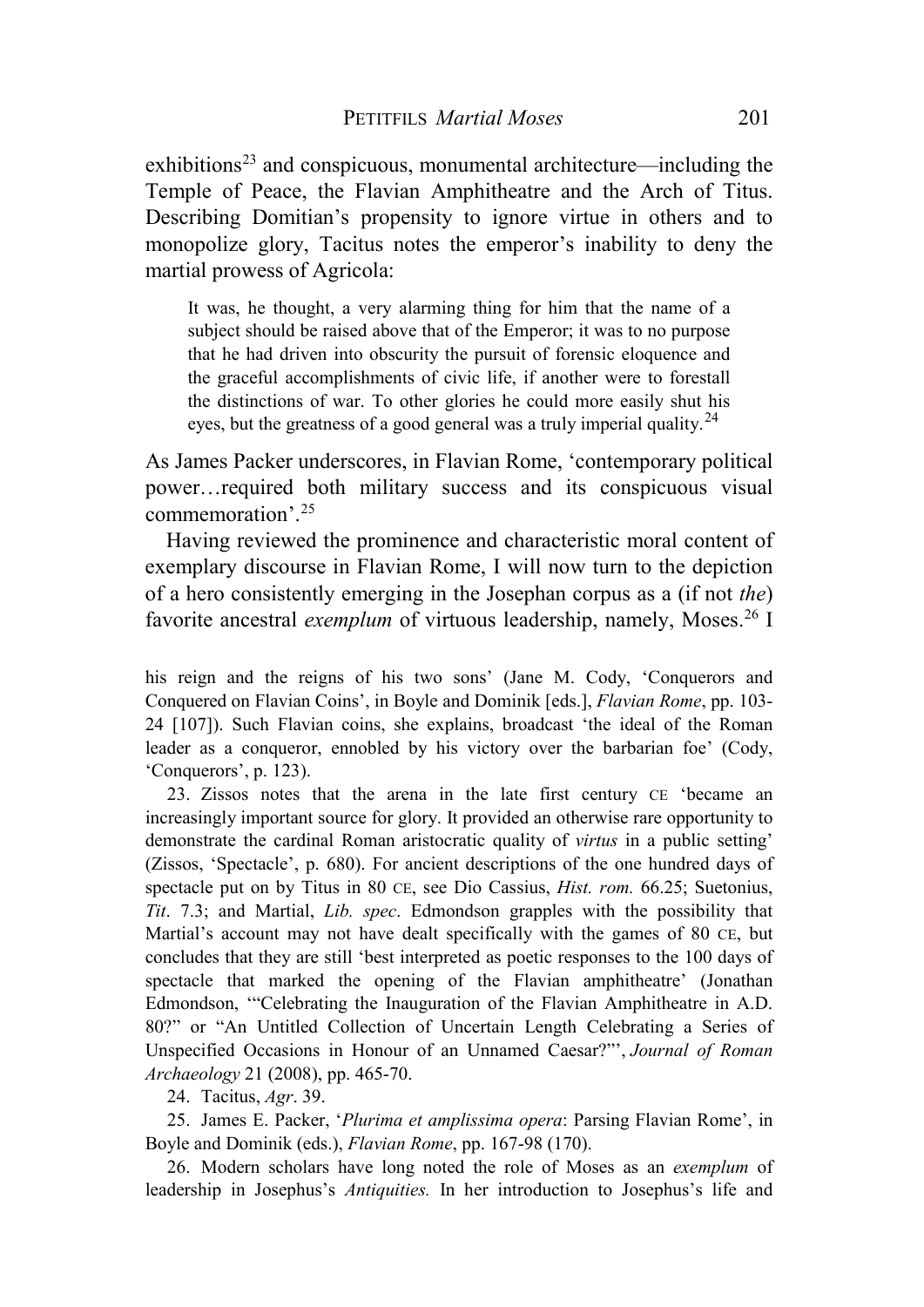will argue that Josephus's prolonged proximity to Roman cultural and political discourse colored his historiography and presentation of this ancestral *exemplum*. To demonstrate this, I will first describe Josephus's conspicuous embellishment of Moses' martial prowess throughout *Antiquities* 2–4, and then turn to a representative episode wherein the historian not only underscores Moses' skill as a general, but also seems to structure the account around many of the narratological categories characterizing the Roman discourse of exemplarity.

## *Martial Moses in* Antiquities *2–4*

In light of his background and Roman milieu, it is not surprising that Josephus portrays Moses as, above all, a courageous and pious general. To begin with, while Moses is never called στρατηγός ('general') in the LXX, in *Antiquities* 2–4 he is given this title fifteen times (2.241, 268;

works, for example, Tessa Rajak identifies both the historian's concern for leadership and the role of Moses in addressing this concern: 'Embedded in Josephus' narrative, and particularly in his biblical history…appear thumbnail sketches of political skill in action and of the correct or faulty exercise of power. It is once again Moses who stands out unchallenged as the perfect model' (Tessa Rajak, 'Josephus', in Christopher Rowe and Malcolm Schofield [eds.], *The Cambridge History of Greek and Roman Political Thought* [Cambridge: Cambridge University Press, 2005], pp. 585-96 [592]). Seth Schwartz likewise notes the significant role of Moses in Josephus's history: 'For its part, the *Antiquities* was written to celebrate Moses, but also to show that when the Jews followed God's laws, they prospered, and when they neglected them they suffered' (Seth Schwartz, *Were the Jews a Mediterranean Society? Reciprocity and Solidarity in Ancient Judaism* [Princeton, NJ: Princeton University Press, 2010], p. 92). Feldman similarly underscores the central position of Moses in Josephan historiography: 'Inasmuch as the reputation of a nation depended so heavily upon the qualities of its leadership…it was particularly effective for Josephus to glorify the personality of Moses' (Louis H. Feldman, 'Josephus' Portrait of Moses: Part Three', *JQR* 83 [1993], pp. 301-30 [326]). Furthermore, in light of the burgeoning discourse of exemplarity in the late Republic and early Empire, Edmondson observes that Josephus's presentation of Moses was penned for 'Romans from the city of Rome, who looked to history to provide moral *exempla* for good and bad conduct' (Edmonson, 'Introduction', p. 6). Finally, after rightly identifying the argumentation of '"character" (ἦθος, *ingenium*, *mores*)' as 'a leading function of Roman history-writing' (Mason, 'Flavius Josephus', p. 569), Mason summarizes Josephus's overall aim in the *Antiquities*: 'In keeping with his moral quest, Josephus tells the story of Judaean history through the lives of great individuals' (Mason, 'Flavius Josephus', p. 570).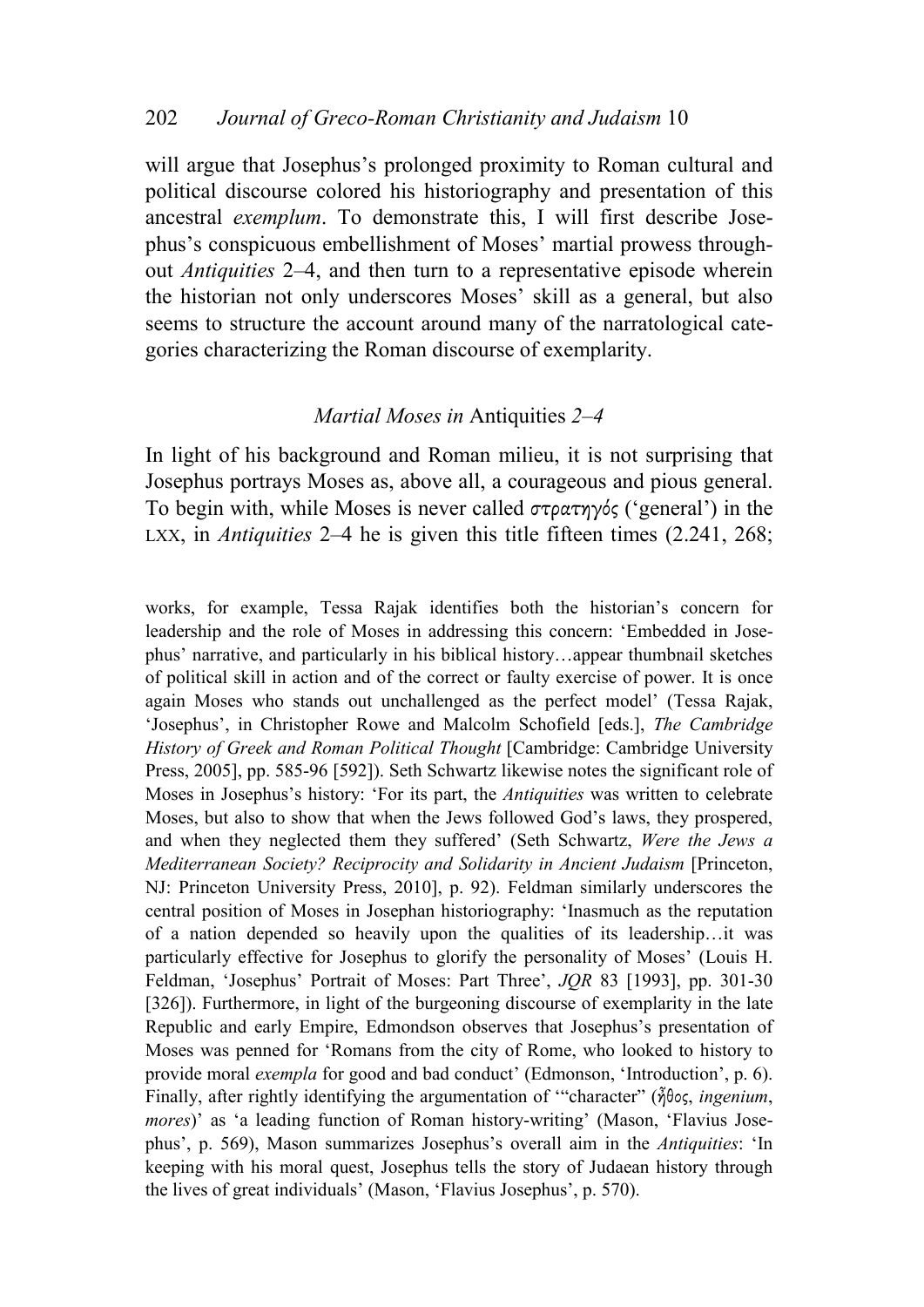3.2, 11, 12, 28, 47, 65, 67, 78, 102, 105; 4.82, 194, 329).[27](#page-9-0) *Antiquities*, furthermore, includes a profusion of extra-biblical comments promoting Moses' general martial ability. [28](#page-9-1) To take one example, Josephus elaborates that, in readying the Hebrews for a hostile encounter with the Amalekites—the 'most warlike of the peoples in those parts' (*Ant*. 3.40) —Moses 'passed a wakeful night instructing Joshua how to marshal his forces' (*Ant*. 3.51).[29](#page-9-2) As the form and content of *Ant.* 2.238-257 will demonstrate as well, when Josephus significantly diverges from the LXX, he does so to showcase the military credentials of his *exemplum*. [30](#page-9-3)

<span id="page-9-0"></span>27. See Louis H. Feldman, 'Josephus' Portrait of Moses: Part Two', *JQR* 83 (1992), pp. 7-50 (13). Damgaard reviews many of the martial components of Moses in *Antiquities*; see Finn Damgaard, 'Brothers in Arms: Josephus' Portrait of Moses in the "Jewish Antiquities" in the Light of his Own Self-Portraits in the "Jewish War" and the "Life"', *JJS* 59 (2008), pp. 218-35 (220-24). Damgaard concludes, 'the most conspicuous change is the way Josephus has recast Moses as a στρατηγός' (Damgaard, 'Brothers', p. 226).

<span id="page-9-1"></span>28. Josephus, for example, embellishes the biblical account by having Moses mention his combat credentials to Pharaoh (*Ant*. 2.282; see Feldman, 'Portrait: Part Two', p. 21), and by reporting the Israelites' 'praises of their general' and Raguel's (Moses' father-in-law's) admiration for 'the gallantry (ἀνδραγαθίας) which he (Moses) had devoted to the salvation of his friends' (*Ant*. 3.64-65). Furthermore, Josephus showcases the martial *exemplum*'s capacity to organize the camp effectively for combat (*Ant*. 3.5, 48-51), and he further explains that the Hebrews' military preparedness was one of Moses' top priorities (*Ant*. 3.287).

<span id="page-9-2"></span>29. Unless otherwise noted, all English translations of *Ant.* 2–4 cited in this article are those of H.St.J. Thackeray, *Josephus: Jewish Antiquities* (Cambridge, MA: Harvard University Press, 1965). Feldman notes that, as illustrated in the above reference to the unparalleled 'warlike' nature of the Amalekites, Josephus regularly exaggerates the peril the Israelites were in, so as to enhance Moses' military leadership and victory (Feldman, 'Portrait: Part Two', p. 22).

<span id="page-9-3"></span>30. To be sure, it is unlikely that Josephus invented the Ethiopian story out of whole cloth. Artapanus, to the degree that Eusebius accurately preserves his work (*Praep. ev.* 9.27.1-39), centuries earlier recounted Moses' leadership against the Ethiopians. Nevertheless, Josephus's account is far more detailed and, as Frulla notes, particularly affords 'the occasion to show everybody [Moses'] military cleverness' (Giovanni Frulla, 'Reconstructing Exodus Tradition: Moses in the Second Book of Josephus' *Antiquities*', in Pastor, Stern and Mor [eds.], *Flavius Josephus*, pp. 111-24 [116]). For more discussion of Artapanus's account of Moses, see Frulla, 'Reconstructing Exodus Tradition', p. 113. For a lengthy discussion of Josephus's source for *Ant*. 2.238-257, see Feldman, 'Portrait: Part Two', pp. 15-18.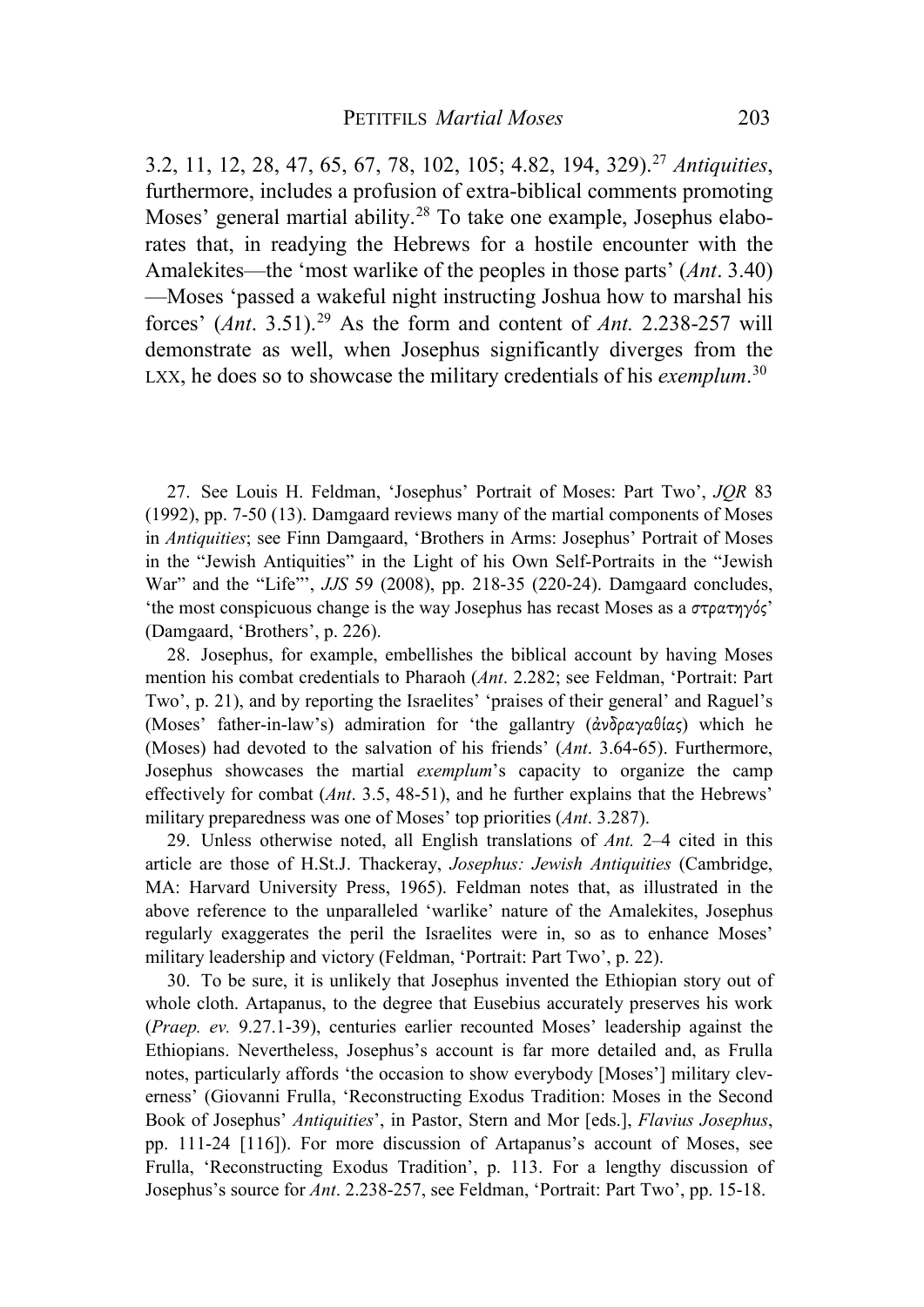## *Martial Moses in* Antiquities *2.238-257*

#### *Introduction to the Episode*

This episode recounts Moses' defeat of the Ethiopians while he was a general in Egypt. Introduced as a 'signal proof' to the Egyptians of Moses' 'merits' (τὴν ἀρετήν),<sup>[31](#page-10-0)</sup> this story first embellishes the power of the invading Ethiopians (*Ant*. 2.240) before describing the valorous military leadership of the Hebrew hero. The narrative elements comprising the episode, moreover, correspond well to Roller's four-fold outline of the Roman discourse of exemplarity.

#### *Action*

In terms of specific actions demonstrating Moses' valor (ἀρετή), the historian includes both his paragon's sagacious generalship as well as his personal courage in battle. Regarding the former, Josephus describes Moses' orchestration of a 'marvelous stratagem' (στρατήγημα θαυμαστόν), whereby he bravely leads the Egyptians through dangerous terrain to facilitate a successful surprise attack against the Ethiopians.<sup>[32](#page-10-1)</sup> Following this victory, we are told that Moses proceeds to assault additional cities. This all results in the 'great carnage of the Ethiopians' (*Ant*. 2.248). Moses' personal courage is paraded in the detailed story of the siege of Saba (*Ant*. 2.249-252).

#### *Audience*

It is Josephus's concern to meticulously record the primary audiences' observations of and reactions to Moses' martial actions that most clearly suggests the historian's appropriation of a specifically Roman narrative approach. In this episode, the primary audiences evaluating Moses' martial prowess include (1) the Egyptians, (2) the Hebrews and (3) Tharbis, an Ethiopian princess. While the Egyptians grow increasingly envious and the Hebrews increasingly hopeful, the fascinating description of Tharbis's emotional evaluation proves the most

<span id="page-10-0"></span>31*. Ant*. 2.238. Polybius describes elite Roman funerals—including their displays of images and the *laudationes*—as advertising ancestors likewise renowned for such martially proven ἀρετή; see his *Hist*. 6.53.10.

<span id="page-10-1"></span>32. Specifically, Moses chooses a shorter, albeit snake-ridden, route for his troops. He protects the Egyptians from deadly bites by releasing ibises (*Ant.* 2.248).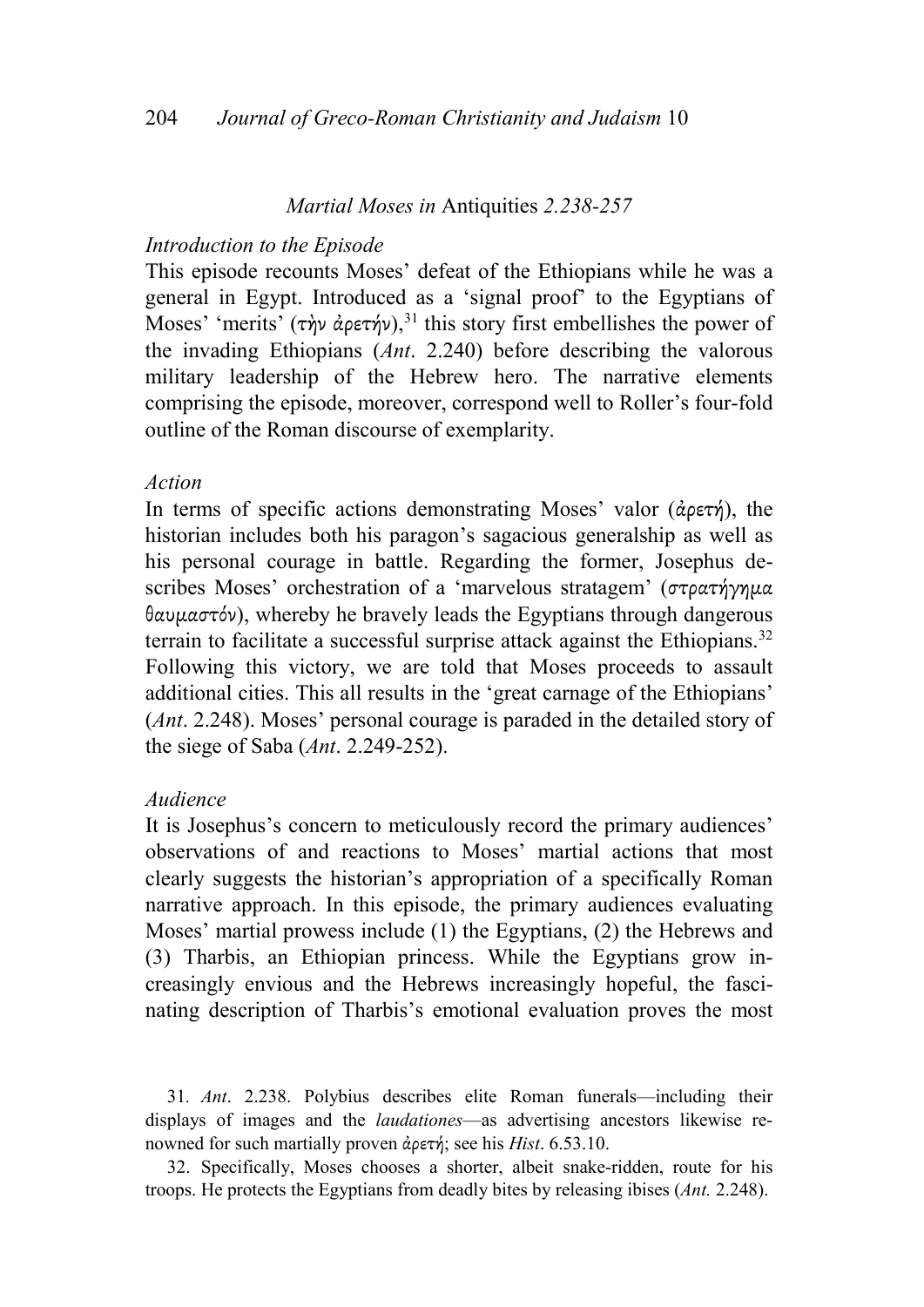colorful. [33](#page-11-0) 'Tharbis…watching Moses bringing his troops close beneath the ramparts and fighting valiantly (μαχόμενον γενναίως), marveled (θαυμάζουσα) at the ingenuity of his manoeuvres…[and] fell madly in love with him' (*Ant*. 2.252). Viewing Moses' martial performance from Tharbis's admiring vantage point encourages Josephus's readers also to marvel at Moses' courageous leadership.<sup>[34](#page-11-1)</sup>

### *Commemoration*

The primary 'monument' commemorating Moses' value-laden action is the very text of *Antiquities*. [35](#page-11-2) We can also observe two commemorative events in the story itself. Moses' courageous action, for example, was crowned with his marriage to Tharbis. Secondly, Moses commemorates

<span id="page-11-0"></span>33. Regarding the Egyptians, Josephus narrates how in the sight of Moses' feats, the Egyptian priests 'after having spoken of putting him to death as an enemy, were now not ashamed to crave his succour' (*Ant.* 2.242). More significantly, we are told how 'the Egyptians, thus saved by Moses, conceived from their very deliverance a hatred for him…suspecting that he would take advantage of his success to revolutionize Egypt and suggesting to the king that he should be put to death…he [the king]…alike from envy (φθόνου) of Moses' generalship (στρατηγίας) and from fear of seeing himself abased (ταπεινώσεως)…was prepared to lend a hand in the murder of Moses' (*Ant.* 2.255). Thus, rather than Moses' murder of an Egyptian prompting the Pharaoh's dislike (Exod. 2.11-15), in *Antiquities*, it was the Egyptians' malevolent observation of Moses' superlative military assistance. The 'Hebrew hierarchy', unlike the Egyptians, esteemed Moses' performance, foreseeing in it 'the possibility of escape from the Egyptians with Moses as their general' (*Ant.* 2.243).

<span id="page-11-1"></span>34. The portion of Artapanus's account of Moses' Ethiopian exploits—the only other narrative of Moses as a military leader in Egypt—lacks such emphasis on the viewing audience. See Eusebius, *Praep. ev.* 9.27.1-39.

<span id="page-11-2"></span>35. Describing Josephus's presuppositions with respect to the commemorative purpose of biblical histories, Schwartz summarizes that, for Josephus, these narratives 'serve as monuments to the benefactions (*euergesiai*) and great deeds (*aretai*) of the founders of our nation… So far, then, Josephus appears to have embraced the idea of memorialization: benefactors and saviors can reasonably expect to have their deeds remembered and their memories perpetuated. Here, those doing the remembering are the general membership of the community of Israel, and such commemoration takes two forms, which in Josephus's account are scarcely distinguished from one another: oral recitation and inscription in text' (Schwartz, *Were the Jews a Mediterranean Society*, p. 96). Additionally, according to Roller, the commemoration of a deed, its communal effects and its primary spectator evaluation can often appear exclusively in the form of a narrative. See Roller, 'Exemplarity', pp. 4-5.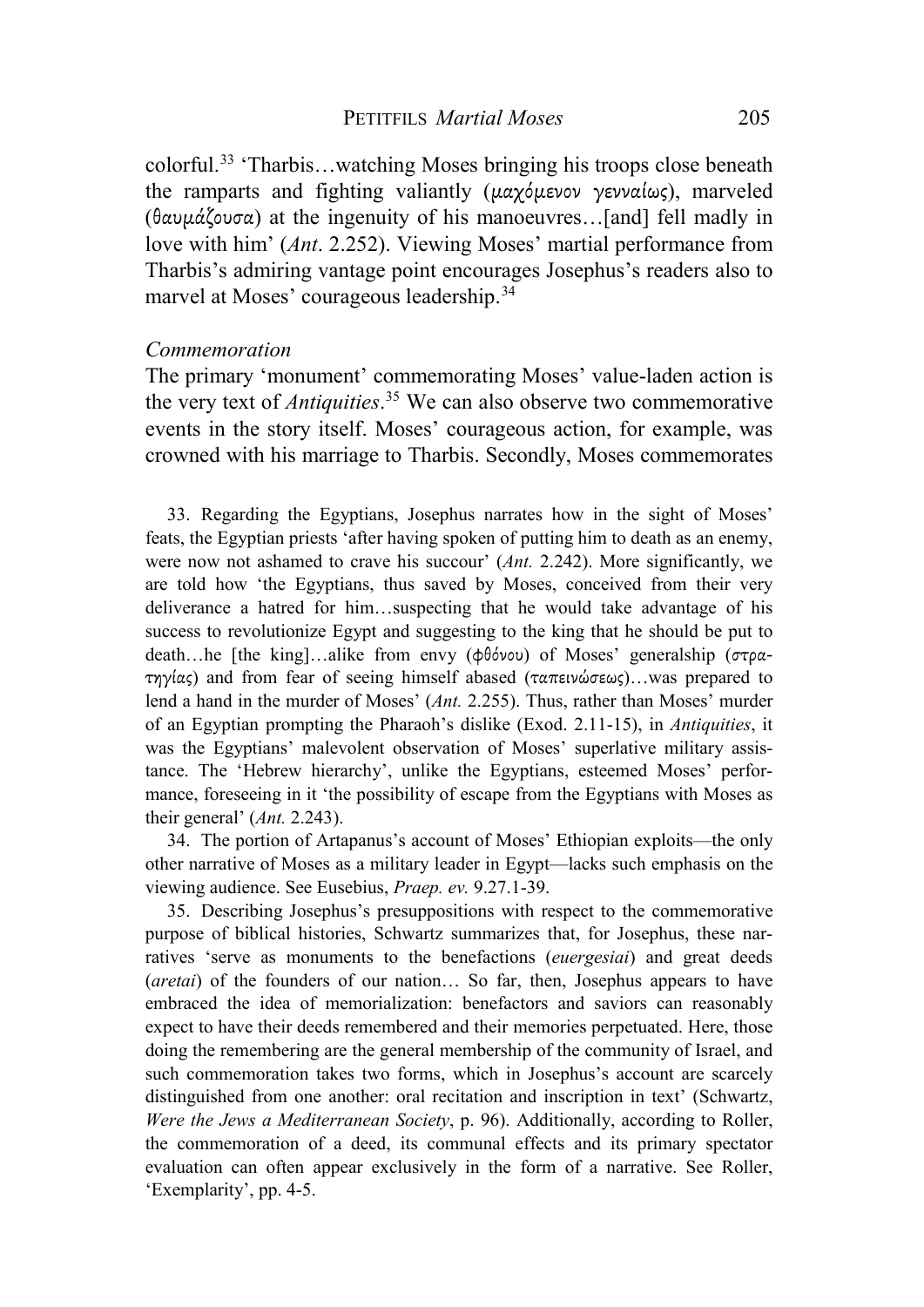God's hand in his success by publically rendering thanks (*Ant.* 2.252- 253).

## *Imitation*

Finally, as is the case for the balance of the Josephan exemplary discourse elsewhere in *Antiquities* 2–4, though the historian does not explicitly enjoin his readers to follow Moses' courage or to share Tharbis's adoration, such imitation is implied throughout the account.<sup>[36](#page-12-0)</sup> In her study of Roman exemplary discourse in Josephus's portrayal of Abraham, Annette Reed points out that the absence of explicit calls to follow an *exemplum* 'is consistent with the genre conventions of narrative prose history in Roman literary culture of the time'. Citing the example of Livy's *History of Rome*, she further comments, 'explicit appeals to exempla are only sometimes found in the narrative accounts of historical events'. [37](#page-12-1) In this light, Josephus's reluctance to exhort his hearers directly toward imitation does not preclude his robust participation in the mimetic dimension of the Roman discourse of exemplarity as it was commonly instantiated in ancient historiography.

To sum up, without failing to bolster his *exemplum*'s high birth, eloquence and pious patronage throughout *Antiquities* 2–4, Josephus liberally appropriates and redeploys the Roman discourse of exemplarity to create secondary audiences that could confess with him: 'As a general [Moses] had few to equal him' (*Ant*. 4.329).[38](#page-12-2)

## *Conclusion*

In the end, this study seeks to contribute as much to our understanding of the presentation of Moses in *Antiquities* as it does to our understanding of the participation of provincials in the literary and political

<span id="page-12-0"></span>36. The praise for the hero elsewhere in *Ant.* 2–4 in conjunction with the snapshots of Moses equipping Joshua for military leadership carries strong mimetic implications. For passages explicitly celebrating Moses' exemplary leadership, see *Ant.* 2.205, 216; 4.312-331. On Moses training Joshua, see *Ant.* 3.49-51.

<span id="page-12-1"></span>37. Reed, 'Construction', pp. 195-96. To be sure, though the calls to imitation remain implicit in *Ant.* 2–4, Josephus does explicate the mimetic aim of his project elsewhere. See, for example, *Ant.* 6.343.

<span id="page-12-2"></span>38. Though not exclusively focused on Moses' martial prowess, several additional portions of the narrative align neatly with Roller's fourfold framework; see, for example, *Ant.* 2.334-348; 3.9-22, 23-32.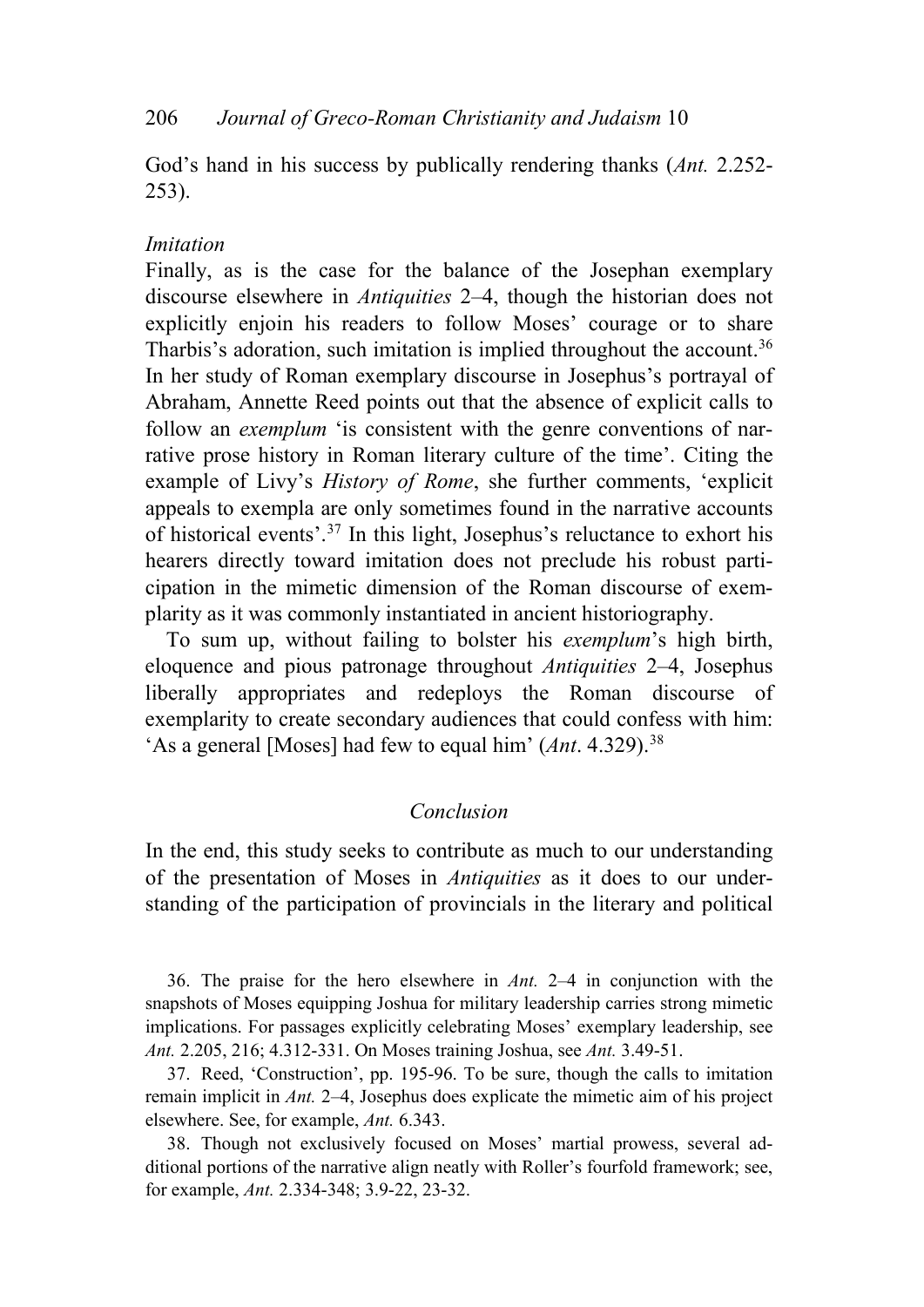discourse of Flavian Rome. Regarding the former, my study builds on and adds a significant dimension to the primary studies of Josephus's martial Moses, which are almost exclusively focused on literary parallels. Feldman (the scholar who has written the most on Josephus's Moses), for example, sees the martial contours of the protagonist as shaped by the currents of popular Hellenistic and Greco-Roman literary portraits.[39](#page-13-0) In perhaps the most thoroughgoing study of Moses as a general in *Antiquities*, Damgaard explains the idealized military portrait as governed by a different literary source—namely, Josephus's own self-portrait in the *Jewish War*. The arc of his detailed argument contends that the similarities between Josephus's own military performance and that of Moses were 'meant to direct the readers to *recognize* the parallels'.[40](#page-13-1)

While I do not call into question the likelihood that Josephus shaped his Moses, in part, to reflect his own autobiographical details conspicuously, my reading of *Antiquities* 2–4 in its Flavian discursive context helps explain why the historian desired to color his own life and his Moses in such a martial hue in the first place. Combined with this military emphasis, moreover, the fact that the narrative framework for many of Moses' exploits fits the four-fold framework of Roman exemplarity—a pattern never prescribed in rhetorical handbooks or extant Roman literature—further suggests that Josephus was not simply imitating a literary style in *Antiquities* 2–4. Rather, the narratological approach suggests that he was producing and parading his ancestral *exemplum* under the influence of one of the imposing discourses of daily life in the capital. In other words, without denying the robust role

<span id="page-13-0"></span>39. In discussing Moses' courage in *Antiquities*, Feldman asserts, for example, that Thucydides is 'Josephus' model' (Feldman, 'Portrait: Part Two', p. 13; cf. pp. 22, 27, 28 n. 123), and he notes that Josephus's 'stress on Moses' military achievements is in line with Lucian's singling out of military knowledge and experience as qualifications necessary for the historian' (Feldman, 'Portrait: Part Two', p. 14). Other authors mentioned as possible sources or parallels include Virgil and Xenophon (Feldman, 'Portrait: Part Two', pp. 20-21). For more of Feldman's literary studies on the Josephan Moses—although they do not significantly focus on his martial characteristics—see Feldman, 'Josephus' Portrait of Moses', *JQR* 82 (1992), pp. 285-328; Feldman, 'Josephus' Portrait: Part Three'; Feldman, 'Parallel Lives of Two Lawgivers: Josephus' Moses and Plutarch's *Lycurgus*', in Edmondson, Mason and Rives (eds.), *Flavius Josephus*, pp. 209-42.

<span id="page-13-1"></span>40. Damgaard, 'Brothers', p. 220. For Damgaard's discussion of the parallels between *Jewish War* and *Antiquities*, see 'Brothers', pp. 218-35 (220-29).